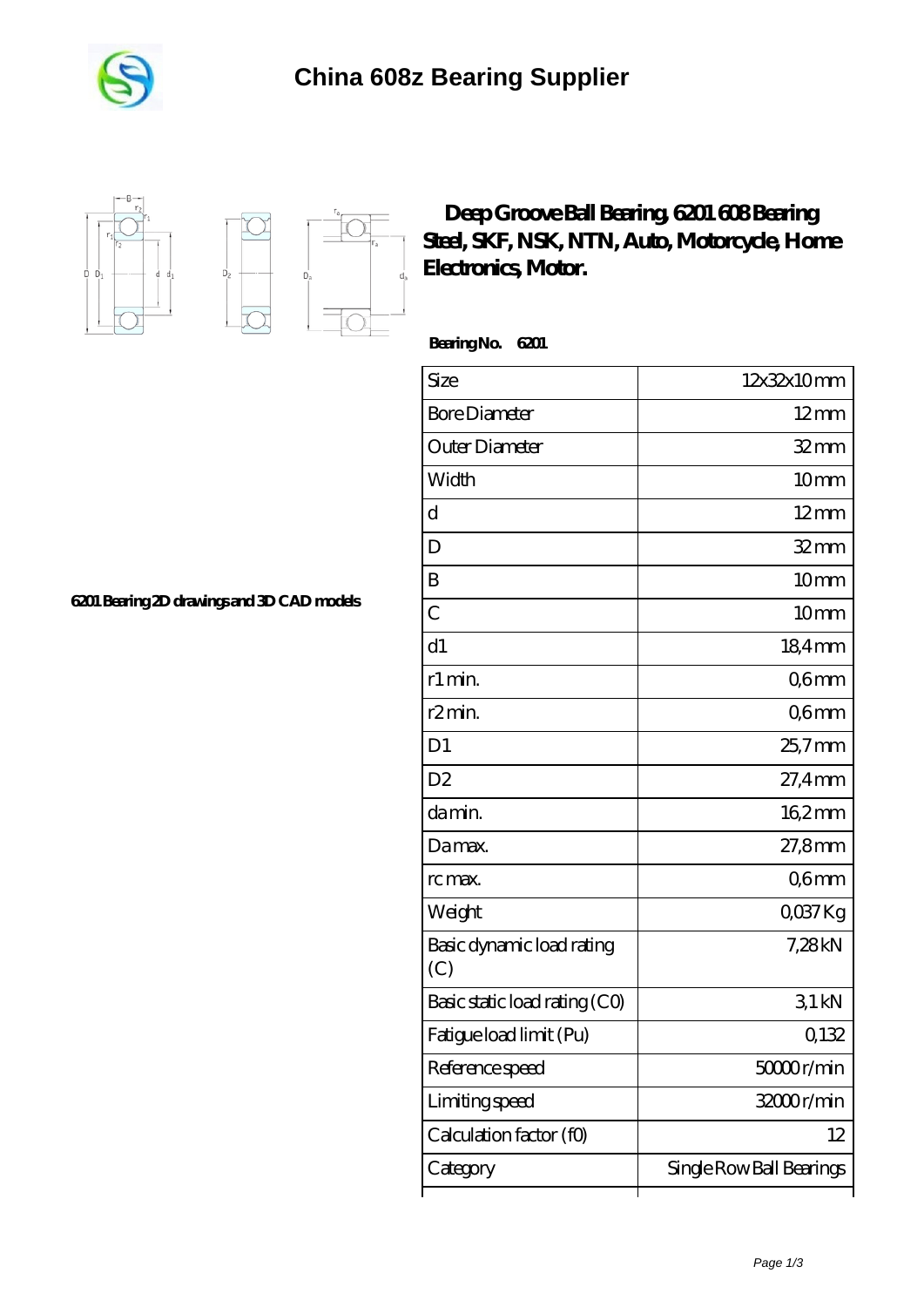

## **[China 608z Bearing Supplier](https://m.free-shooting-games.net)**

| Inventory                          | 0 <sup>0</sup>                                                                                                                                                              |
|------------------------------------|-----------------------------------------------------------------------------------------------------------------------------------------------------------------------------|
| Manufacturer Name                  | <b>SKF</b>                                                                                                                                                                  |
| Minimum Buy Quantity               | N/A                                                                                                                                                                         |
| Weight / Kilogram                  | 0039                                                                                                                                                                        |
| Product Group                      | <b>BOO308</b>                                                                                                                                                               |
| Enclosure                          | Open                                                                                                                                                                        |
| Precision Class                    | ABEC 1   ISO PO                                                                                                                                                             |
| Maximum Capacity / Filling<br>Slot | No                                                                                                                                                                          |
| Rolling Element                    | <b>Ball Bearing</b>                                                                                                                                                         |
| Snap Ring                          | No                                                                                                                                                                          |
| <b>Internal Special Features</b>   | No                                                                                                                                                                          |
| Cage Material                      | Steel                                                                                                                                                                       |
| <b>Internal Clearance</b>          | CO-Medium                                                                                                                                                                   |
| Inch - Metric                      | Metric                                                                                                                                                                      |
| Long Description                   | 12MM Bore; 32MM<br>Outside Diameter; 10MM<br>Outer Race Diameter;<br>Open; Ball Bearing; ABEC 1<br>ISO PQ No Filling Slot; No<br>Snap Ring, No Internal<br>Special Features |
| Category                           | Single Row Ball Bearing                                                                                                                                                     |
| <b>UNSPSC</b>                      | 31171504                                                                                                                                                                    |
| Harmonized Tariff Code             | 8482105068                                                                                                                                                                  |
| Noun                               | Bearing                                                                                                                                                                     |
| Keyword String                     | Ball                                                                                                                                                                        |
| Manufacturer URL                   | http://www.skf.com                                                                                                                                                          |
| Manufacturer Item Number           | 6201                                                                                                                                                                        |
| Weight/LBS                         | 000                                                                                                                                                                         |
| <b>Outer Race Width</b>            | 0.394 Inch   10 Millimeter                                                                                                                                                  |
| Bore                               | 0472Inch   12Millimeter                                                                                                                                                     |
| Outside Diameter                   | 1.26Inch   32 Millimeter                                                                                                                                                    |
| $d_1$                              | 1845mm                                                                                                                                                                      |
|                                    |                                                                                                                                                                             |